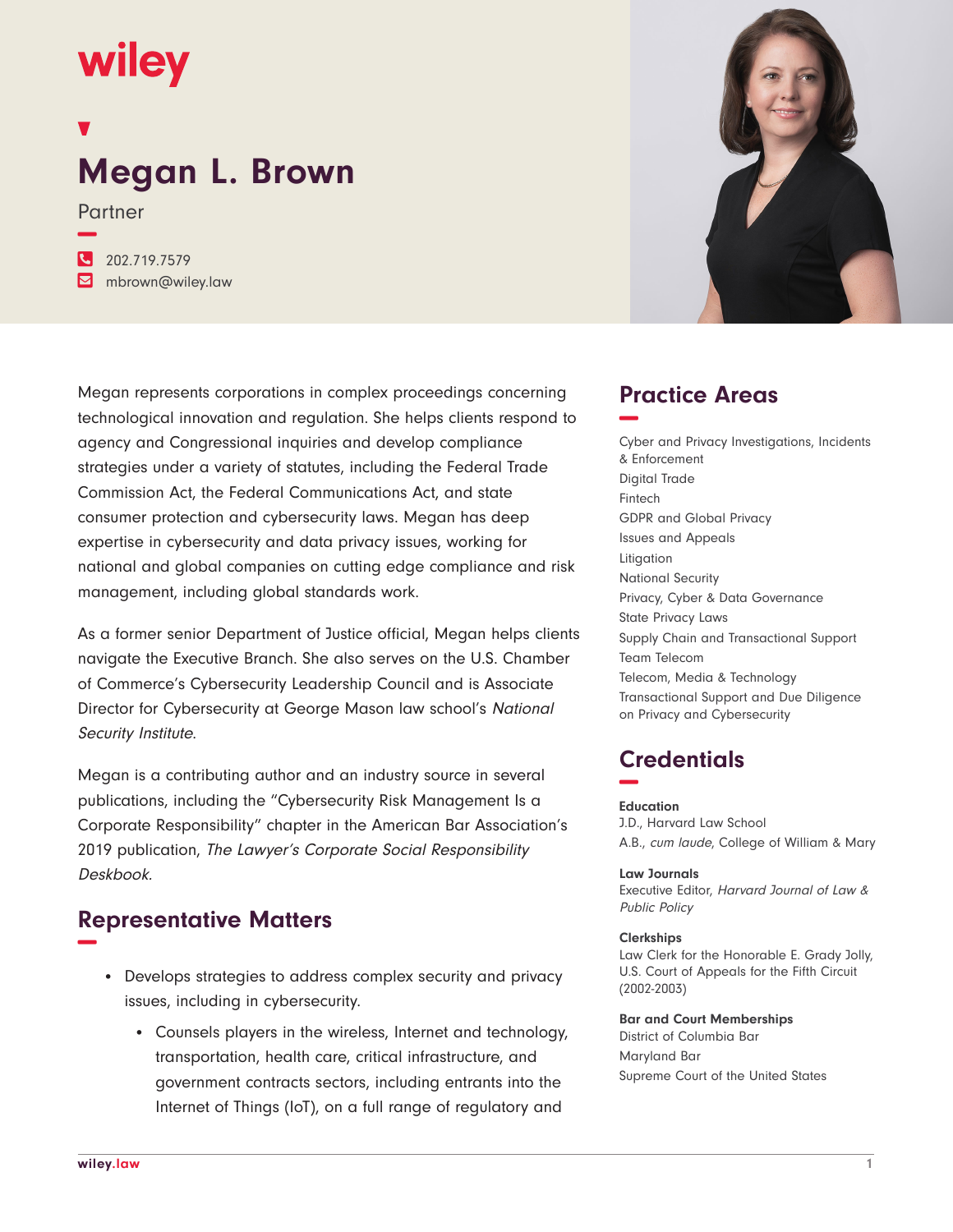compliance issues, from security updates and patching to vulnerability disclosures and corporate risk management.

- Advises boards and senior management about data governance and emerging technologies.
- Addresses geopolitical risk to business operations.
- Negotiates and drafts contract language for vendor, service and other agreements impacting security.
- Counsels global clients on the U.S. regulatory impacts of business models and services.
- Counsels clients on their CFIUS and Team Telecom obligations and compliance with national security agreements.
- Represents clients before numerous agencies involved in supply chain and cybersecurity, including the Department of Homeland Security's National Risk Management Center and its new Cybersecurity and Infrastructure Security Agency.
- Represents clients in enforcement and requlatory proceedings before the Federal Communications Commission (FCC), the Federal Trade Commission (FTC), the U.S. Department of Justice (DOJ), the National Institute of Standards and Technology (NIST), the National Telecommunications and Information Administration (NTIA), and the U.S. Department of Commerce (DOC).
- Litigates from the trial level through the Supreme Court of the United States, including preliminary relief, fact and expert discovery, motions for summary judgment, and appellate briefing.
- Seeks judicial review of agency decisions and lower court actions in the federal Courts of Appeals and in the Supreme Court of the United States. Recent successes include securing the invalidation of a major FCC order preempting state regulation of municipal broadband (State of Tennessee v. FCC (6th Cir.)) and the affirmance of an FCC order removing local barriers (Montgomery County, Md. v. FCC (4th Cir.)).
- Maintains a pro bono practice before the Supreme Court of the United States and the Courts of Appeals on issues including national security, federal jurisdiction, climate change, and the core First Amendment rights of individuals, associations, and

U.S. Courts of Appeals for the First, Second, Fourth, Fifth, Sixth, Seventh, Eighth, Ninth, Federal, and District of Columbia Circuits U.S. District Court for the District of Columbia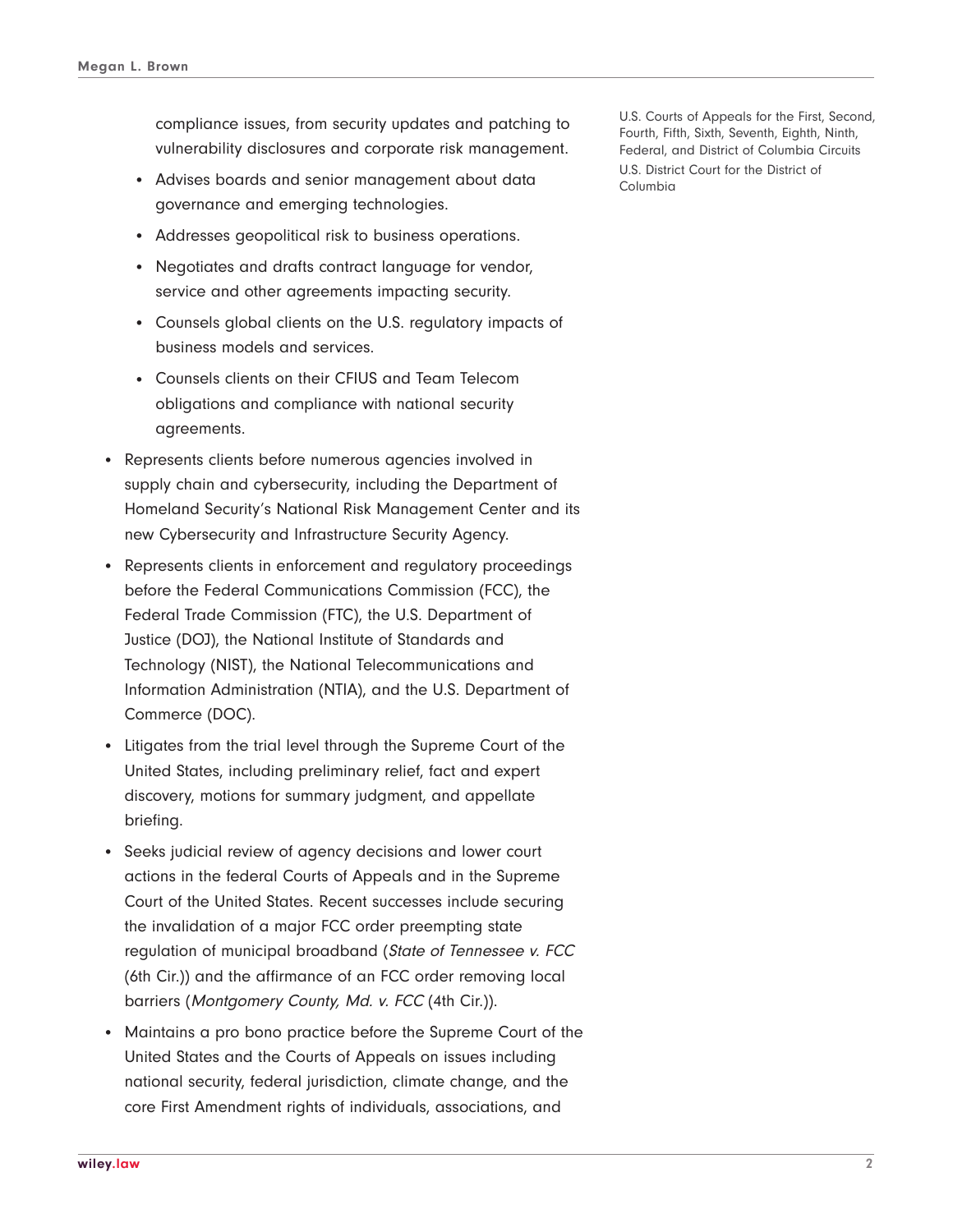businesses.

## **Professional Experience −**

- Appellate Courts Judicial Nominating Commission for Montgomery County, Maryland (2020-present)
- Trial Courts Judicial Nominating Commission for Montgomery County, Maryland (2015-2019)
- Counsel to the Attorney General, U.S. Department of Justice (2007-2008)
- Legal Intern, U.S. Department of Justice, Office of the Solicitor General (2002)
- Legal Intern, Office of the U.S. Attorney for the District of Maryland, Greenbelt Division (2000)
- Provides commentary on a wide range of legal issues to radio and print media, including Bloomberg Legal, the National Law Journal, and CNN and Fox News radio affiliates

## **Affiliations −**

- Federal Communications Bar Association (FCBA)
	- Co-Chair, FCBA Foundation Board of Trustees (2020)
	- Member, FCBA Foundation Board of Trustees (2018-Present)
- Retail Litigation Center
- American Bar Association (ABA)
- Board Member, Women's High Tech Coalition (WHTC)
- Senior Fellow and Program Director, National Security Institute's Cybersecurity Law & Policy Program, George Mason University Antonin Scalia Law School

## **Recognitions −**

- Listed by Chambers USA as a "Recognized Practitioner" (2019) in Privacy & Data Security
- Named to Law360's Cybersecurity & Privacy Editorial Advisory Board (2018, 2019)
- Named a "DC Rising Star" by The National Law Journal (2017)
- Recognized by Law360 as a "Rising Star" in Technology (2014) and Telecommunications (2017)
- Recognized as one of the nation's top Cybersecurity & Data Privacy Trailblazers by The National Law Journal (2016)
- Named a "Legal Lion" by Law360's Weekly Verdict Column (2016)
- Named by The Legal 500 US as a "recommended lawyer" in Telecom and Broadcast Regulatory Law (2012-2013) and Supreme Court and Appellate Law (2015)